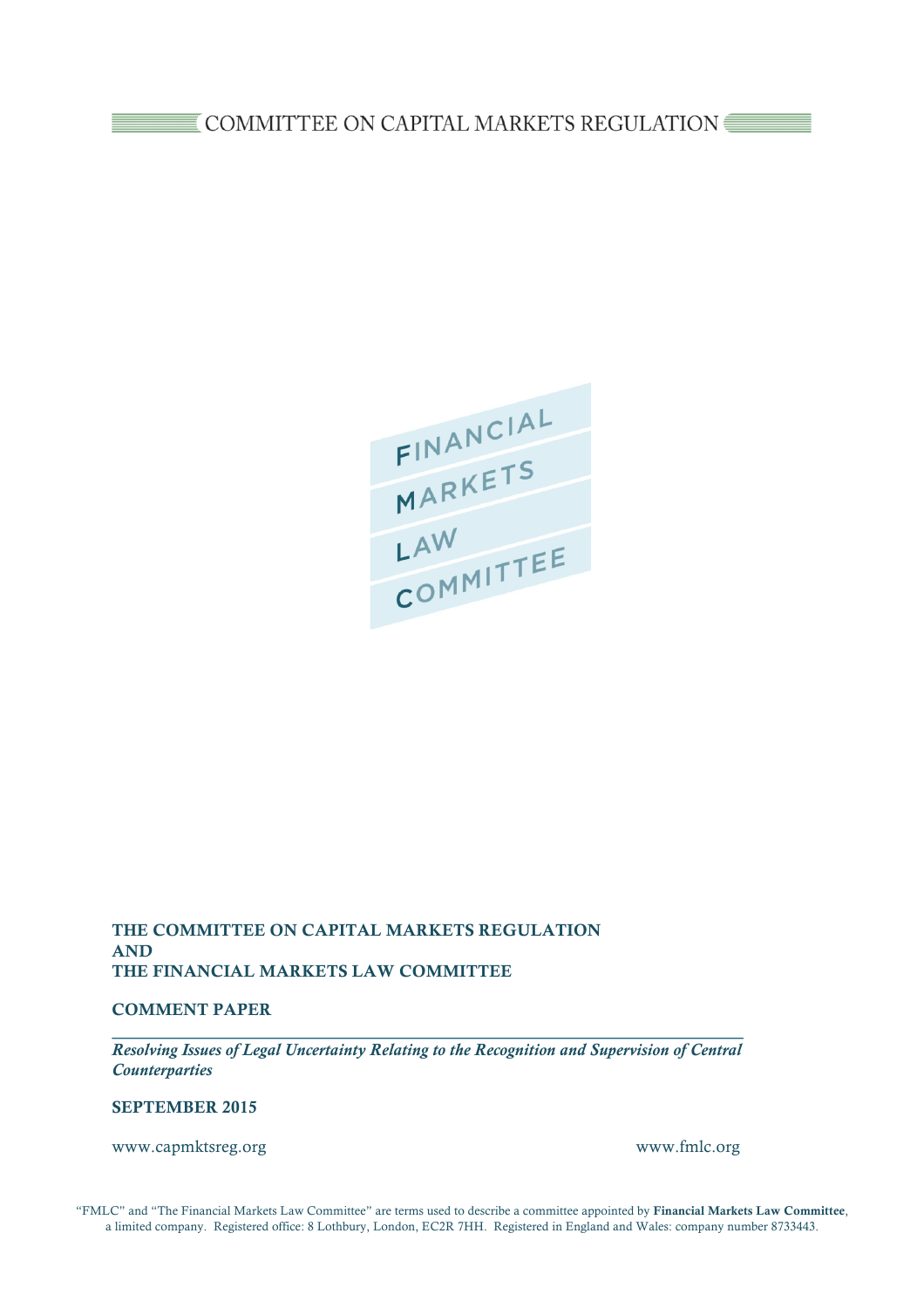# COMMITTEE ON CAPITAL MARKETS REGULATION FINANCIAL MARKETS LAW COMMITTEE<sup>1</sup>

This paper has been prepared by Staff of the CCMR and FMLC and adopted by both Committees. 2

For Further Information:

| Professor Hal Scott,       | Dr Joanna Perkins                                                                  |  |
|----------------------------|------------------------------------------------------------------------------------|--|
|                            | Director, Committee on Capital Markets Chief Executive, Financial Markets Law      |  |
| Regulation                 | Committee                                                                          |  |
| hscott@law.harvard.edu     | chiefexecutive@fmlc.org                                                            |  |
| John Gulliver              | Paul Mortby                                                                        |  |
|                            | Executive Research Director, Committee on Project Assistant, Financial Markets Law |  |
| Capital Markets Regulation | Committee                                                                          |  |
| jgulliver@capmktsreg.org   | projectassistant@fmlc.org                                                          |  |

 $\overline{1}$ <sup>1</sup> Given the involvement of the UK authorities in discussions concerning the authorisation and recognition of central clearing counterparties, Sonya Branch, Stephen Parker and Sean Martin took no part in the preparation or discussion of this paper and it should not be taken to represent the views of the Bank of England, HM Treasury or the Financial Conduct Authority.

<sup>2</sup> Staff: John Gulliver, CCMR Executive Director of Research; Joanna Perkins, FMLC Chief Executive; Paul Mortby, FMLC Project Assistant.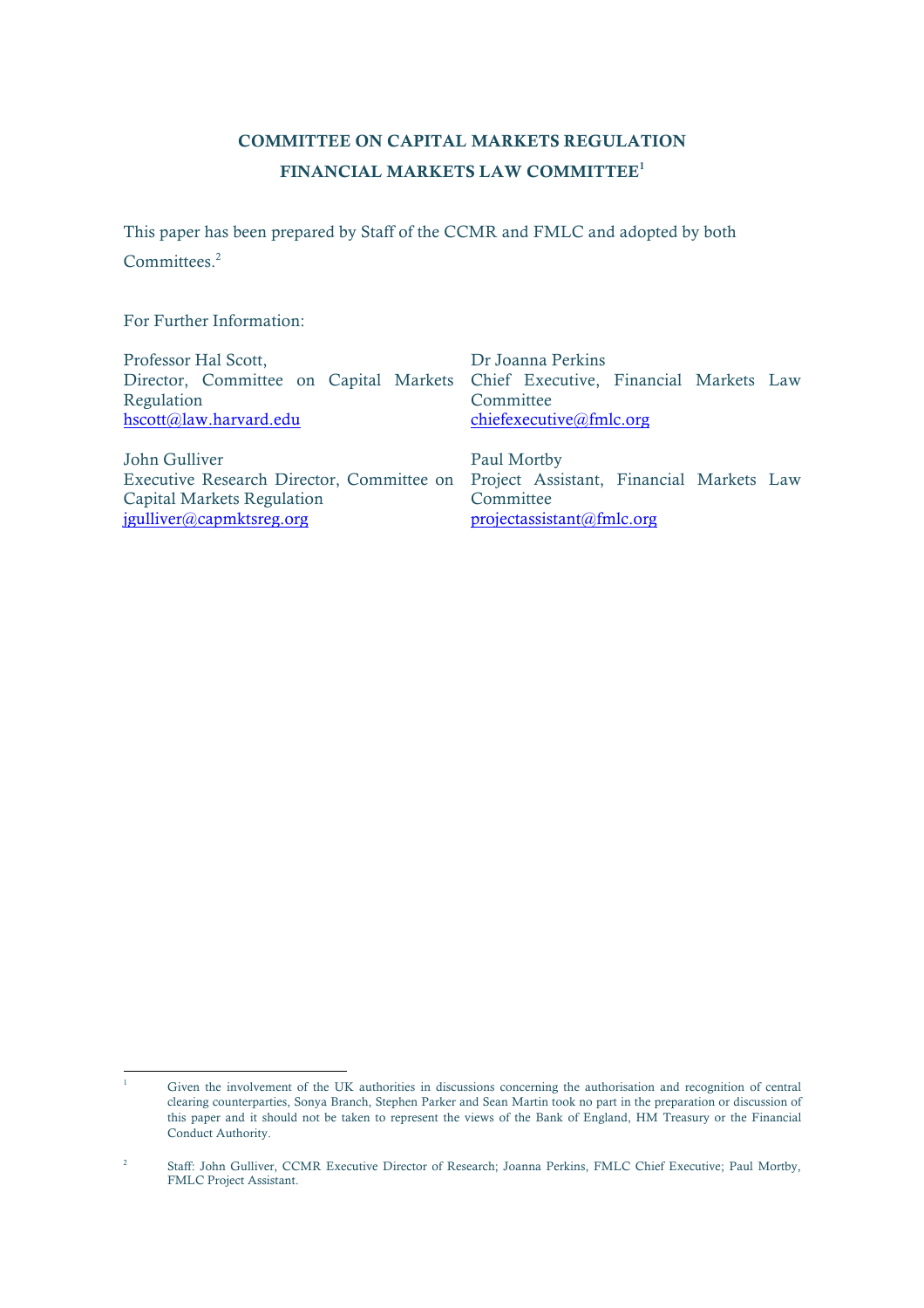## TABLE OF CONTENTS

|     | <b>EXECUTIVE SUMMARY AND INTRODUCTION</b>                                                                               |       |
|-----|-------------------------------------------------------------------------------------------------------------------------|-------|
| П.  | <b>DIFFERENCES BETWEEN INITIAL MARGIN RULES SHOULD</b><br><b>NOT PRECLUDE MUTUAL RECOGNITION</b>                        |       |
| Ш.  | A FRAMEWORK FOR EQUIVALENCE DETERMINATIONS<br><b>SHOULD ACCOMMODATE REGULATORY DIFFERENCES</b><br><b>WHERE POSSIBLE</b> | 10    |
| IV. | A NEW MODEL FOR GLOBAL COLLEGES OF CCP SUPERVISORS<br><b>IS REQUIRED</b>                                                | $-13$ |
|     | <b>CONCLUSION</b>                                                                                                       |       |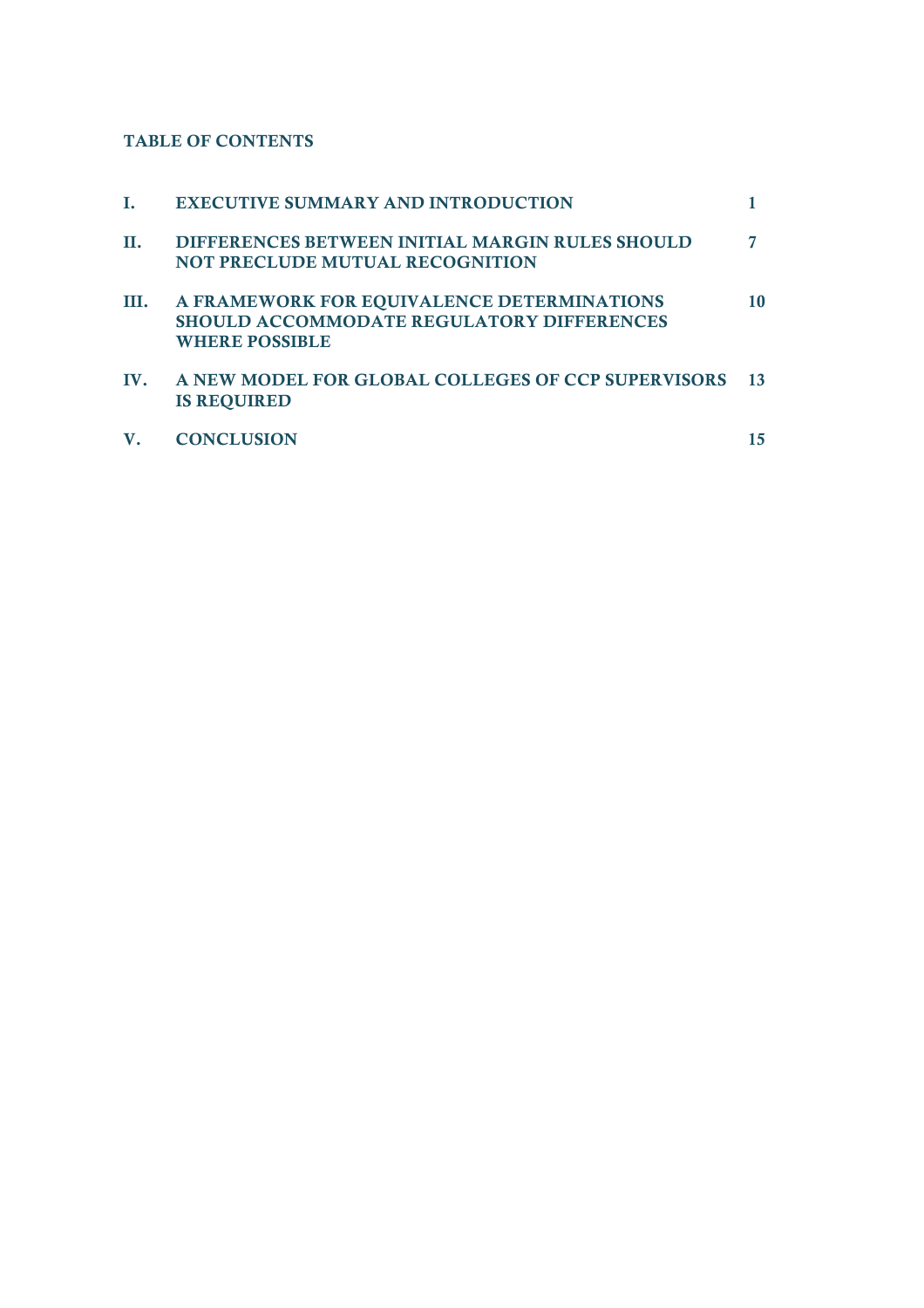#### I. EXECUTIVE SUMMARY AND INTRODUCTION

### **Introduction**

- 1 Founded in 2006, the Committee on Capital Markets Regulation (the "CCMR") is an independent and nonpartisan 501(c)(3) research organization financed by contributions from individuals, foundations, and corporations and dedicated, *inter alia*, to ensuring the stability of the U.S. financial system.<sup>3</sup>
- 2 Founded in 2002, the Financial Markets Law Committee (the "FMLC") is a not-forprofit organisation, established for the purposes of education and the advancement of the understanding of financial markets law, whose role is to identify issues of legal uncertainty or misunderstanding, present and future, in the framework of the wholesale financial markets which might give rise to material risks, and to consider how such issues should be addressed.<sup>4</sup>
- 3 In the aftermath of the global financial crisis, G20 member countries agreed to a series of reforms to the international financial regulatory framework. Among these commitments was the introduction of a comprehensive regulatory framework for over the counter derivatives ("OTC derivatives"), including the introduction of mandatory central clearing for standardised products. The financial crisis revealed that the OTC derivative markets were susceptible to the build-up of systemic risk—owing in part to interconnected counterparty credit exposures and a lack of transparency—which contributed to the crisis. This resulted in a regulatory push for central clearing, in the expectation that clearing would reduce counterparty credit risk and improve transparency.
- 4 Legislative measures introduced to implement this commitment include the 2010 Dodd-Frank Wall Street Reform and Consumer Protection Act (the "Dodd-Frank Act") and the 2012 Regulation (EU) No 648/2012 of the European Parliament and of the Council of 4 July 2012 on OTC derivatives, central counterparties and trade repositories ("EMIR"). Since 2008, as a result of these measures and related initiatives, the role of central clearing has grown. For example, according to the Bank for International Settlements, in credit default swap markets the share of outstanding

<sup>3</sup> Information regarding the CCMR, and examples of its work, are available on its website at http://capmktsreg.org/.

Information regarding the FMLC, and examples of its work, are available on its website at www.fmlc.org. The FMLC does not comment on the issues set out in this paper from a commercial or policy perspective.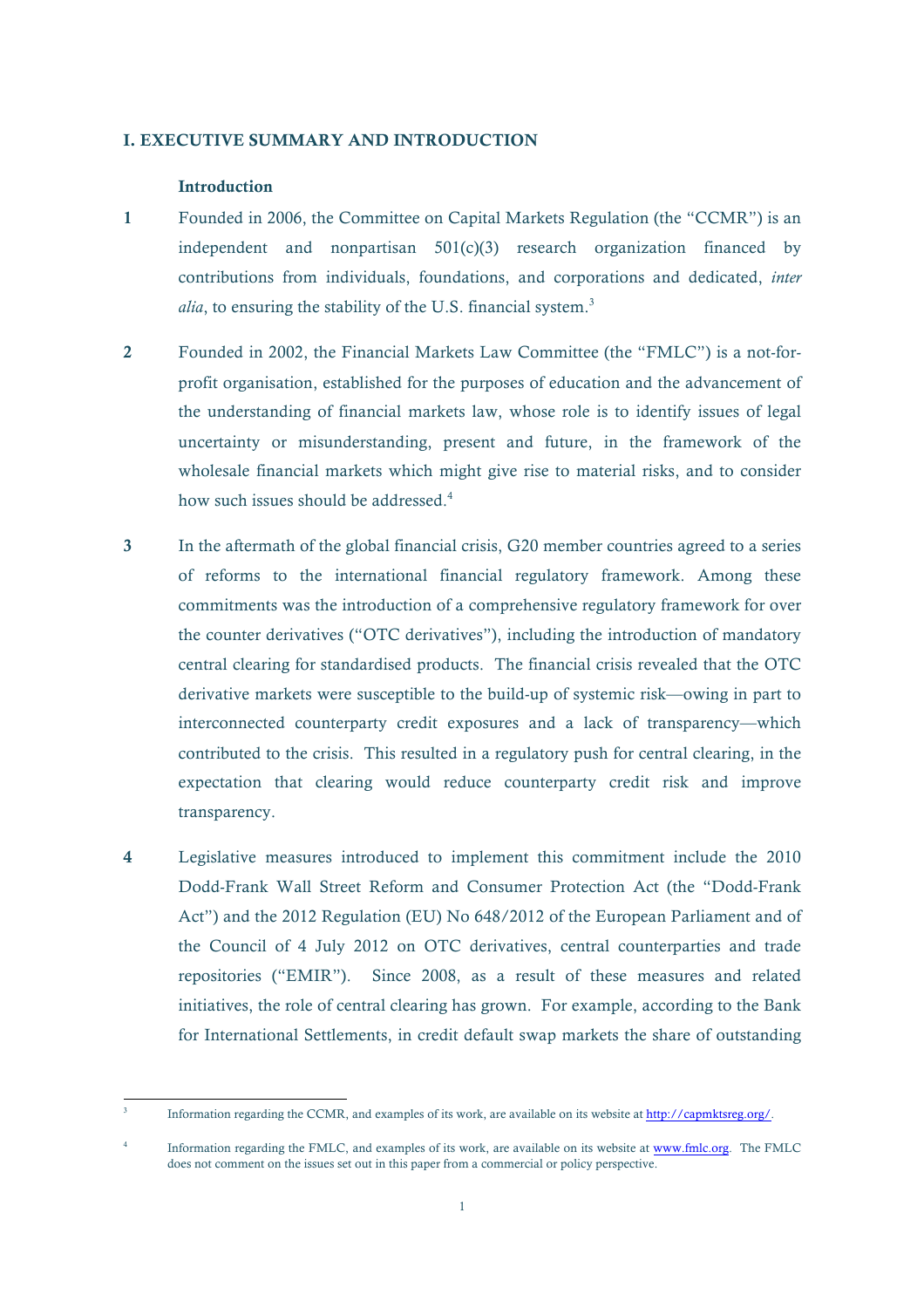contracts cleared through central counterparties rose from under 10% in 2010 to 29% in the second half of  $2014<sup>5</sup>$ 

- 5 Whilst multiple legal initiatives designed to protect and regulate CCPs have been introduced over the past five years, legislators and regulators—facing unprecedented complexity and grappling with market practice in extraordinary detail—have struggled to create a harmonised international regulatory framework. Despite their very considerable achievements and a commendable focus on international coordination, inconsistencies and conflicts have inevitably emerged between respective national and regional rules. Where these are found, they give rise to significant uncertainty for market participants, increasing compliance costs and hampering cross-border market activity.
- 6 The CCMR and the FMLC (together "the Committees") have each previously published material drawing attention to shortcomings in the coordination of international financial regulation governing the clearing of derivatives.<sup>6</sup> In particular, these publications have addressed issues relating to cross-border activity by CCPs and the need for improved standards of mutual recognition. In May 2014, commenting on the Financial Stability Board's Seventh Progress Report on Implementation of OTC Derivative Market Reforms, the FMLC noted that legislative harmonisation in the field of OTC derivative market reforms had not been—and was not likely to be achieved and the Committee recommended, on this account, action to foster greater clarity in respect of criteria for equivalence and comparability determinations. The CCMR, on the other hand, noted in August 2014 that, to avoid market disruption,

<sup>5</sup> Bank for International Settlements, *OTC derivatives statistics at end-December 2014*, April 2015, available at: http://www.bis.org/publ/otc\_hy1504.pdf.

<sup>6</sup> FMLC: "Coordination in the Reform of International Financial Regulation", February 2015, *ibid.*; "Discussion of legal uncertainties arising from the draft regulatory technical standards on risk-mitigation techniques for OTC-derivative contracts not cleared by a CCP under Article 11(15) of Regulation (EU) No 648/2012", August 2014, available at: http://www.fmlc.org/uploads/2/6/5/8/26584807/fmlc\_report\_on\_legal\_uncertainties\_arising\_from\_the\_draft\_regulat ory\_technical\_standards\_on\_risk-mitigation\_techniques\_for\_otc-

derivative\_contracts\_not\_cleared\_by\_a\_ccp\_under\_article\_11(5)\_of\_emir.pdf; Letter to Financial Stability Board on Seventh Progress Report on Implementation of OTC Derivative Market Reforms, 16 May 2014, available at: http://www.fmlc.org/uploads/2/6/5/8/26584807/issue\_182\_-\_response\_to\_fsb\_seventh\_progress\_report\_1.pdf.

CCMR: Letter to Michel Barnier and Timothy Massad "European Commission and CFTC Should Recognize Derivatives Clearinghouses", 21 August 2014, available at:

http://capmktsreg.org/app/uploads/2014/09/CCMR\_CCP\_recognition\_letter\_08\_21\_2014.pdf; Letter to Elizabeth Murphy on on the Proposed Rule and Final Guidance, addressing the application of the provisions of Title VII of the Dodd-Frank Wall Street Reform and Consumer Protection Act to cross-border swaps, available at: http://capmktsreg.org/news/committee-submits-comment-letter-to-sec-and-cftc-on-cross-border-swaps/; Letter to Rodrigo Buenaventura, Gary Gensler and Patrick Pearson "European Union and United States Need to Resolve Differences Between Their Clearinghouse Requirements", available at: http://capmktsreg.org/news/ccmr-releasesletter-on-resolution-of-differences-between-e-u-and-u-s-clearinghouse-requirements/.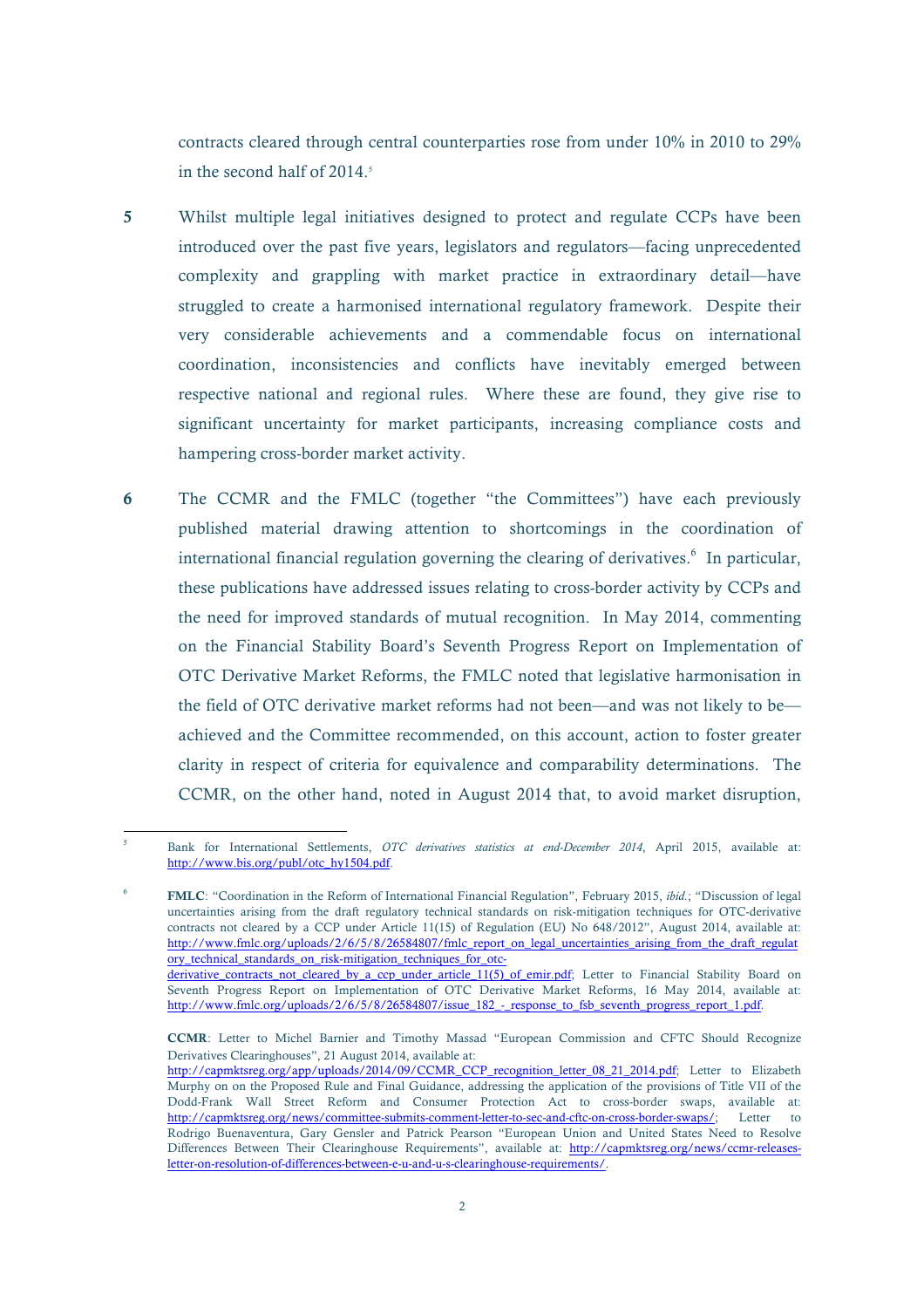"the European Commission and the Commodity Futures Trading Commission ("CFTC") must recognize each other's regulatory regime for derivatives clearinghouses as equivalent."<sup>7</sup>

- 7 This comment paper focuses on legal and regulatory issues in the context of the continuing delay in the adoption by the European Commission of a positive equivalence decision vis-à-vis regulation applicable to CCPs in the U.S. and the consequent non-recognition of U.S. CCPs for the purposes of EMIR by the European Securities and Markets Authority ("ESMA"). In a recent report, ESMA noted that the equivalence decision process is taking much more time than expected: three years after the entry into force of EMIR the majority of the third country CCPs are still operating in the E.U. under a transitional regime. This, says the report, puts European clearing members and their subsidiaries at risk and creates the potential for regulatory arbitrage between European and third country CCPs.<sup>8</sup>
- 8 The absence of a positive equivalence determination vis-à-vis the U.S. has also given rise to material uncertainty of at least two kinds: practical uncertainty about when and whether certain legislative requirements for regulatory capital will apply; and legal uncertainty as to the application of contractual and statutory provisions for a stay of termination rights during bank resolution.
- 9 As far as regulatory capital is concerned, the E.U. Regulation No 575/2013 on prudential requirements for credit institutions and investment firms (the "CRR") imposes capital requirements for E.U. banking groups' exposures to CCPs, together with a transitional period for the recognition and authorisation of non-European CCPs which expired on 15 June 2014. In the absence of recognition having been granted by this date, the CRR provides that European clearing members need to hold very significantly more regulatory capital to continue to clear on U.S. CCPs than would be the case if recognition were granted. Were these capital requirements to come into force (as the CRR provides) without an equivalence determination in favour of U.S. CCPs, it is likely that there would be an immediate and significant shift in the practices of E.U. clearing members and their clients, with some possible

 $\overline{a}$ 

<sup>7</sup> Financial Markets Law Committee, Letter to Financial Stability Board, 16 May 2014, *ibid.;* Committee on Capital Markets Regulation, Letter to Michel Barnier and Timothy Massad, 21 August 2014, *ibid.*

In the context of an ongoing review of EMIR by the European Commission, ESMA has recently (13 August 2015) responded to a consultation by the Commission on the different aspects of EMIR ("EMIR Review Report no.4"). This observation can be found at paragraph 105. EMIR Review Report no.4, available at: http://www.esma.europa.eu/system/files/esma-2015-1254 - emir\_review\_report\_no.4\_on\_other\_issues.pdf.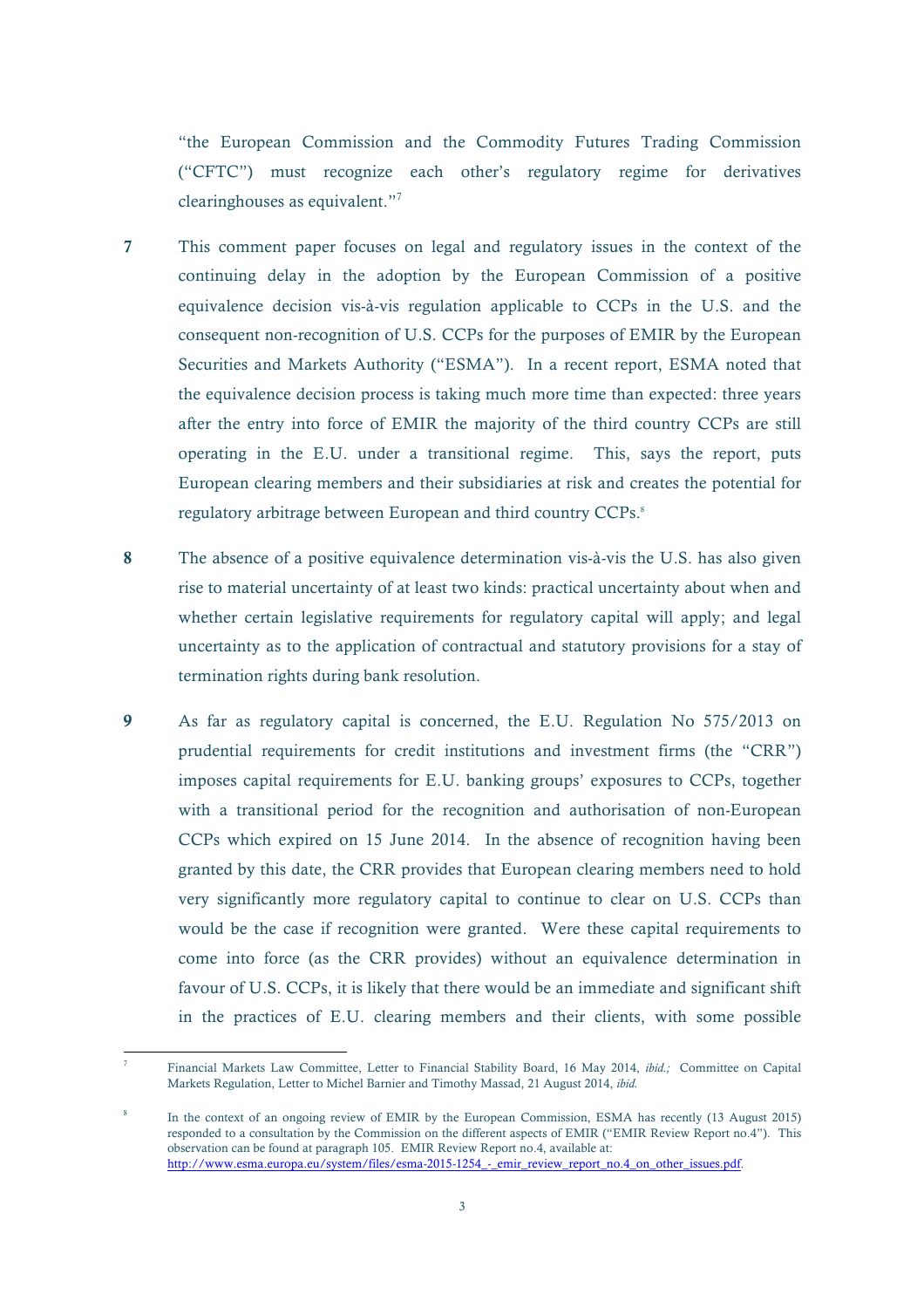attendant market disruption. The rule in CRR has been held in abeyance, however, for over a year by three implementing acts of the European Commission which extend the transitional period afforded by that regulation.<sup>9</sup> This practice of deferring the application of regulatory capital requirements by means of *ad hoc* measures adopted days before the expiry of a transition period has led to considerable market uncertainty.

- 10 As regards resolution stays, E.U. Directive 2014/59 establishing a framework for the recovery and resolution of credit institutions and investment firms (the "RRD") provides for resolution authorities to be invested with a power temporarily to suspend termination rights but not where those rights are held by "central counterparties" (Article 71(1), (2) and (3)). Such statutory resolution stays are becoming more prevalent across the globe but they raise significant conflicts of law questions wherever there is a risk that a stay in the resolution forum will not be recognised by the governing law of the contract. Regulators have, therefore, promoted initiatives to secure widespread contractual recognition of resolution stays.
- 11 In the E.U., some jurisdictions have implemented the resolution stay provisions of the RRD in such a way as to distinguish between those third country CCPs which are recognised by ESMA and those which are not. $10$  In such cases, third country CCPs which are not recognised are not excluded from the operation of a resolution stay. The third country legal systems which govern the CCPs' operations are, however, highly unlikely to recognise any resolution stay which applies to local CCPs. This potentially gives rise to the conflicts of law problems mentioned above. Legal uncertainty of this kind is particularly acute in the case of U.S. CCPs, given the very high volume of business which they currently undertake for E.U. clearing members and clients.
- 12 This situation also brings into sharp focus legal uncertainty about the intended ambit of the relevant exclusion for "central counterparties" from the stay provisions in the

<sup>9</sup> The deadline was extended to 15 December 2014, subsequently to 15 June 2015 and, most recently, to 15 December 2015 by Commission Implementing Regulations 591/2014, 1317/2014 and 2015/880 respectively.

In the UK, for example, under section 70C of the Banking Act 2009, the Bank of England may suspend the rights of any party who is not an "excluded person". Section 70D defines "excluded person" so as to include a recognised central counterparty, EEA central counterparty or third country central counterparty but a "third country central counterparty" must (by virtue of section 285 of the Financial Services and Markets Act 2000) be a recognised CCP under Article 25 of EMIR.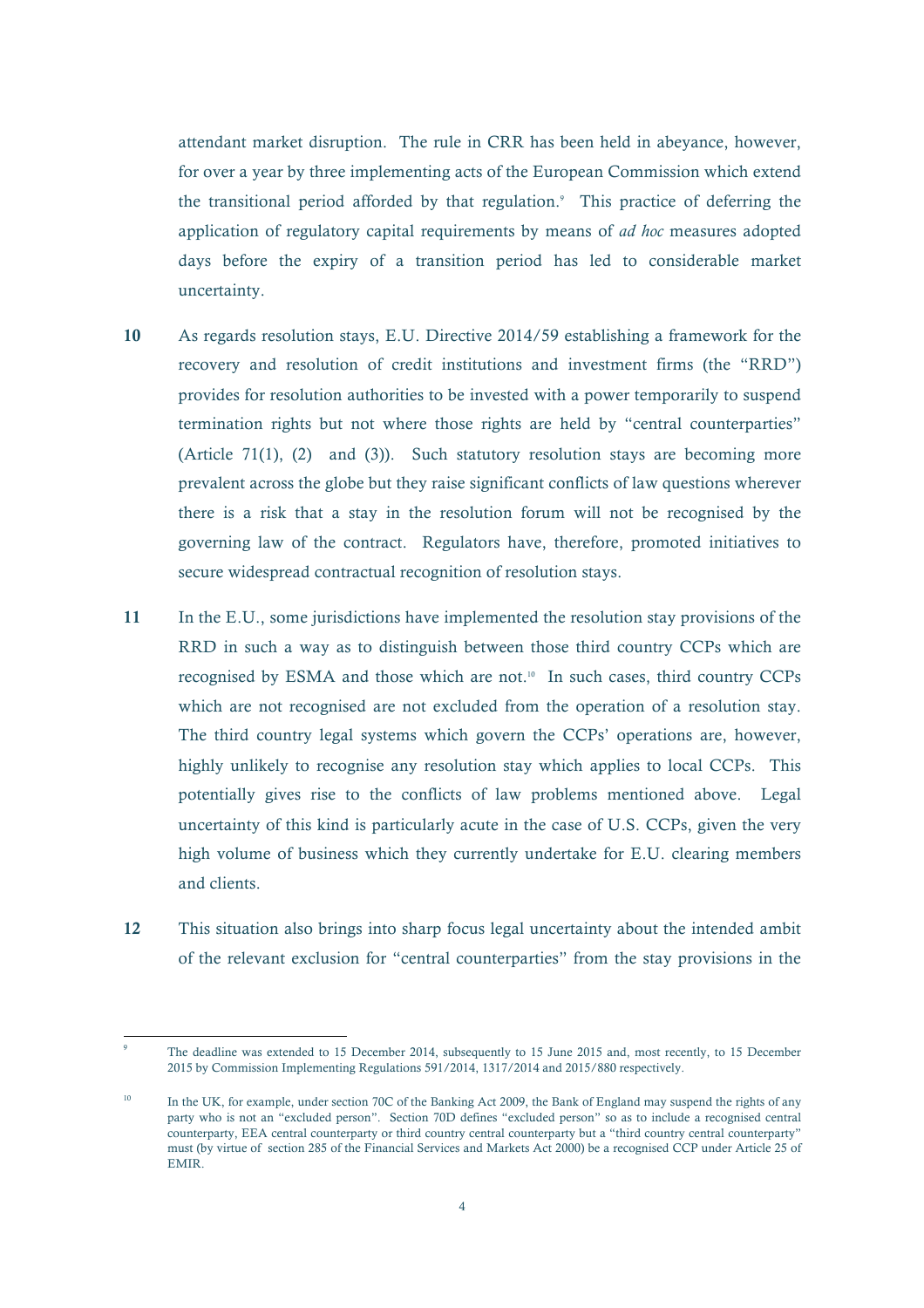RRD, where the term is not defined.<sup>11</sup> And it creates uncertainty—in light of proposed regulatory requirements requiring authorised firms to negotiate clauses recognising resolution stays with third country CCPs which have not been recognised under EMIR<sup>12</sup>—as to the interpretation of such clauses in cases where ESMA subsequently recognises the CCP during the life of the contract, as seems likely with U.S. CCPs. In any event, the FMLC understands that some E.U. banks have expressed very serious misgivings about the likelihood of their being able to negotiate the requisite contractual clauses with U.S. CCPs, given the systemic risk implications of suspending CCP termination rights.

- 13 In light of these legal and market uncertainties, the issue of CCP recognition is an important one. This paper addresses three issues which arise in the context of equivalence assessments in the transatlantic context. The first issue addressed in the sections below is the well-publicised disagreement between regulatory authorities concerning the equivalence of E.U. and U.S. margin requirements; the second issue is the lack in the U.S. of an effective, clear and ascertainable legal pathway to substituted compliance for E.U. CCPs; and the third issue is uncertainty as to whether traditional models of joint supervision can be appropriately adapted to the transatlantic context.
- 14 The Committees have jointly produced this Comment Paper. Their aim in doing so is to highlight the damaging impact that ongoing uncertainty in these areas is causing for the wholesale financial markets and to call for a resolution of the issues.

#### Executive Summary

15 The Committees take the view that a balanced solution exists to the current impasse between the European Commission and CFTC regarding the mutual recognition of U.S. and E.U. CCPs. This solution would promote legal certainty and avoid the

 $\overline{11}$ <sup>11</sup> A recital unconnected to the stay provisions refers to "central counterparties as defined by [EMIR]". "Central counterparty" is not a defined term in EMIR but "CCP" is defined and used (e.g. in Article 25) in such a way as to make it clear that it applies all CCPs not just recognised CCPs.

<sup>&</sup>lt;sup>12</sup> In the UK, for example, the Prudential Regulation Authority has proposed (in a May 2015 Consultation Paper: CP19/15) a rule which would prohibit firms from creating new obligations or materially amending an existing obligation under a financial contract (as defined) without counterparty agreement recognising a resolution stay. The proposed rule would rely on the definition of "excluded person", *supra* n.10, which distinguishes between recognised and nonrecognised third country CCPs.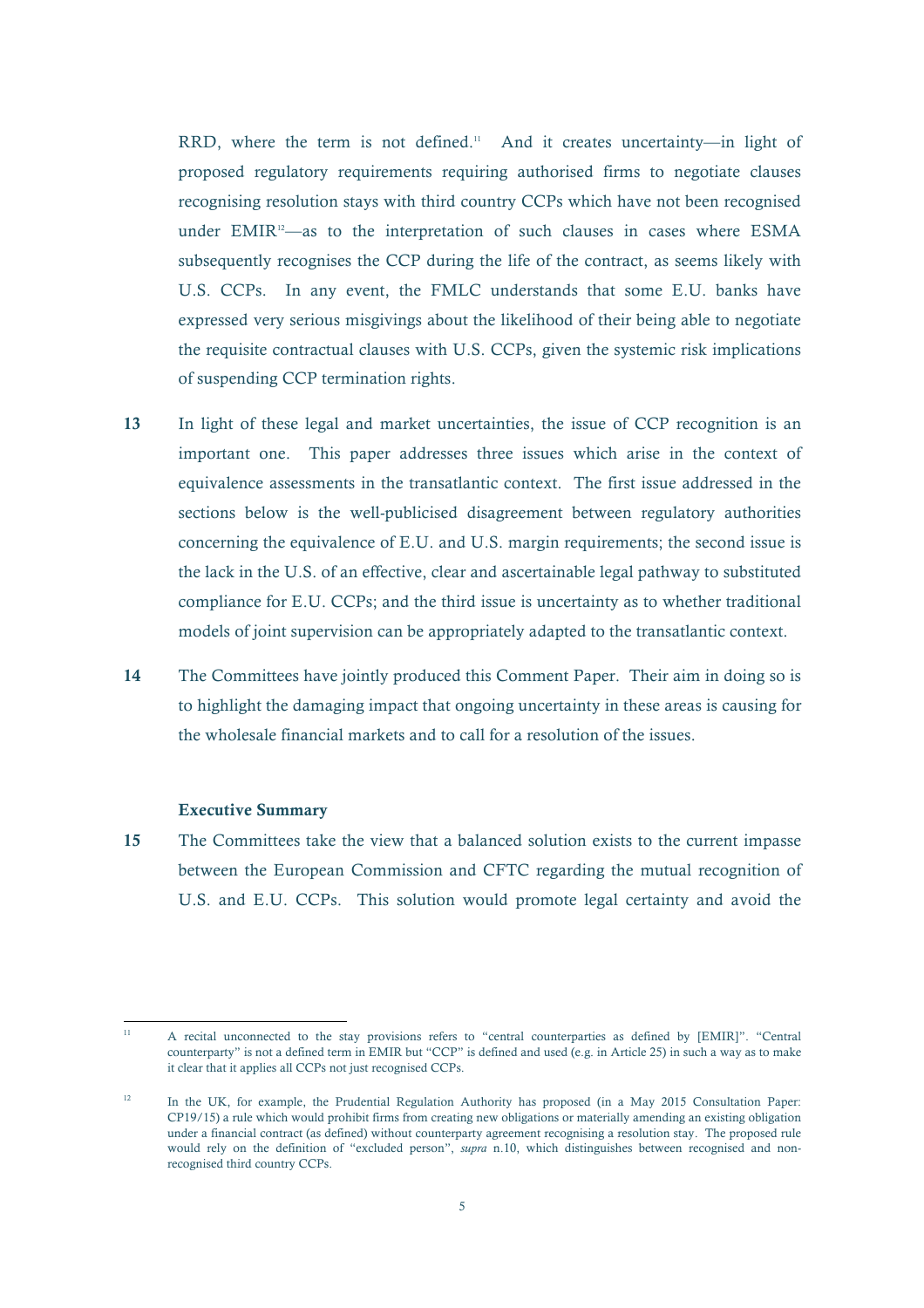fragmentation of the \$657 trillion global market for swaps and futures<sup>13</sup>—90% of which takes place in the U.S. or E.U.<sup>14</sup>

16 The Committees have three main points to make. First, the Committees observe that, although the E.U. and U.S. initial margin requirements for futures are different, they are both designed to achieve the same objective—the adequate protection of futures counterparties from any potential changes in the market value of a futures contract. The Committees are confident that the post-financial crisis reforms to the derivatives markets in the E.U. and U.S. accomplish their goal of materially reducing systemic risk. Neither the E.U. nor U.S. regulators have demonstrated that either regime's initial margin requirements fail to do so. From the perspective of a concern with systemic risk reduction, $15$  E.U. and U.S. CCP margin requirements result in broadly equivalent margin levels.16 Therefore, the existing differences between these regimes should not preclude mutual recognition. Second, the CFTC should outline a clear pathway to substituted compliance for foreign CCPs. Only the European Commission currently has a robust legal framework for equivalence decisions (i.e., in EMIR). Thereafter, equivalence determinations by the European Commission and the CFTC should accommodate regulatory differences by tailoring conditions or exceptions, where necessary, to address specific issues. Third, a template for appropriate levels of host participation in supervisory colleges established by home regulators should be determined as soon as possible. The Committees recommend that the home country (i.e. the CCP's country of domicile or main establishment) should be the lead supervisor in such colleges, in keeping with established practice, but that the regulators of the host country should be accorded a significant and welldefined role in the college. Adopting appropriate structures for the joint supervision of CCPs by U.S. and E.U. regulators would avoid overlapping supervisory efforts and potential conflicts which are engendered by the current regime of parallel authorisation/registration and supervision.

 $13<sup>°</sup>$ As of December 2014. See: http://www.bis.org/statistics/dt1920a.pdf; and http://www.bis.org/statistics/r\_qa1506\_hanx23a.pdf.

<sup>14</sup> *Ibid.*

<sup>&</sup>lt;sup>15</sup> Under EMIR an equivalence determination is to be made, broadly, on the basis of risk mitigation and management requirements, including: robust governance arrangements, fair conduct of business rules (including counterparty protection) and sound prudential requirements. Commercial considerations do not form part of an equivalence determination.

<sup>&</sup>lt;sup>16</sup> This point is subject to further analysis below.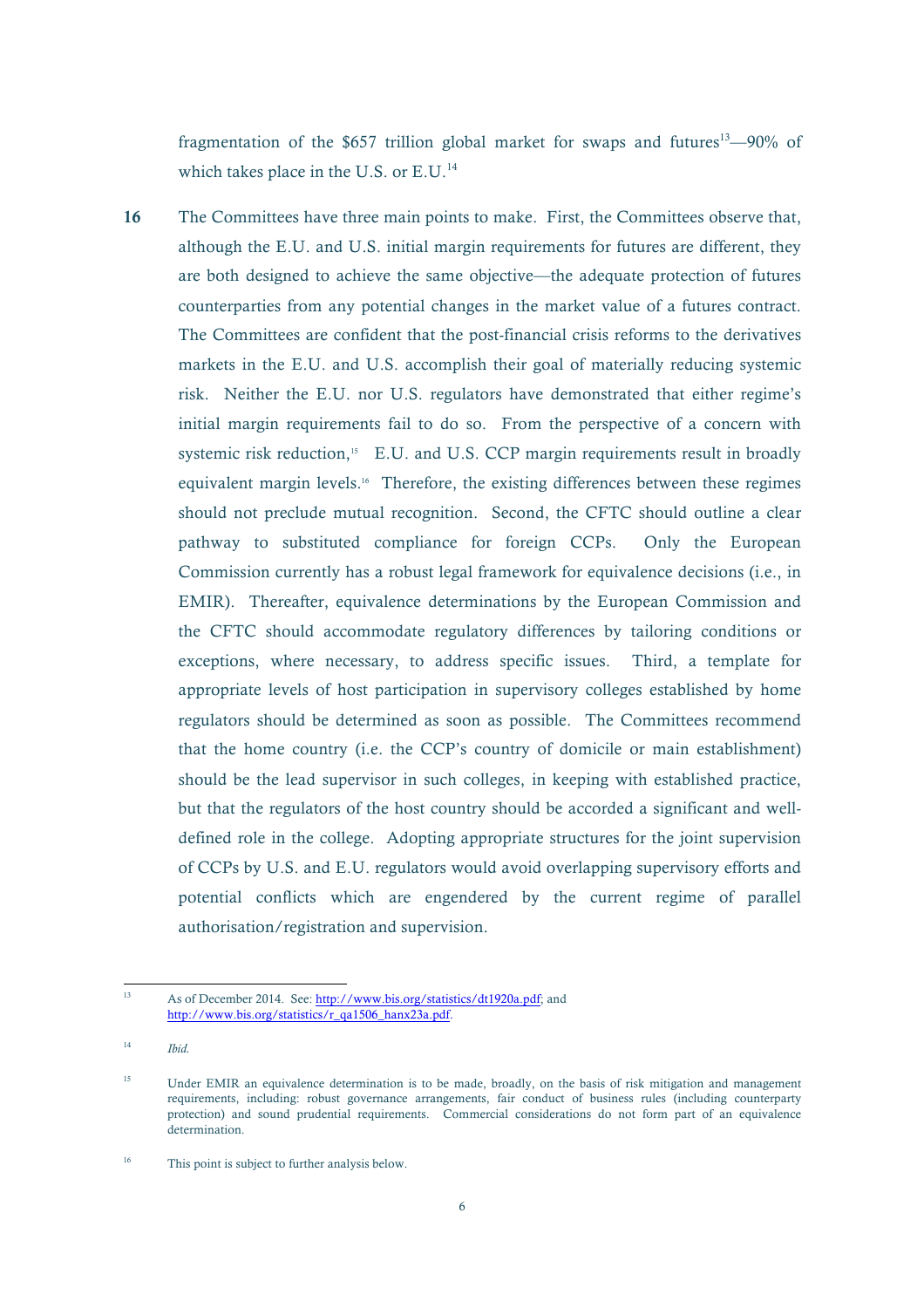# II. DIFFERENCES BETWEEN INITIAL MARGIN RULES SHOULD NOT PRECLUDE MUTUAL RECOGNITION

17 Initial margin is collateral that derivatives counterparties must post with a clearing member or CCP to guard against the potential exposure that could arise from changes in the market value of a derivative between the time a counterparty defaults and the time it takes to terminate, value and close out that counterparty's derivatives portfolio—a time period which may vary by product and regulatory regime. It is important to note that concerns about differences between E.U. and U.S. rules have focused on initial margin for futures (listed derivatives, including oil, gold, Eurodollars and E-Mini S&P 500 contracts) not for swaps (OTC derivatives, including interest rate swaps, foreign exchange and credit swaps). EMIR, however, requires the European Commission to make an equivalence determination on the basis of the prudential requirements which are applied to CCPs by foreign ("third country") legal regimes in respect of exposures generally, i.e. both futures and swaps.<sup>17</sup>

### Assessing the Significance of Differences between U.S. and E.U. Rules

- 18 Of the several parameters used to determine initial margin requirements, there are two key differences between the U.S. rules and E.U. rules which have reportedly become the focus of discussions between regulators—liquidation (or holding) period and gross vs. net posting of customer margin with a CCP.18
- 19 The liquidation period is the time that regulators determine it would take to terminate, value and close out a futures position.<sup>19</sup> The U.S. rules specify a minimum one-day

 $17$ <sup>17</sup> E.U. Regulation 648/2012 on OTC Derivatives, Central Counterparties and Trade Repositories, available at: http://eur-lex.europa.eu/legal-content/EN/TXT/PDF/?uri=CELEX:32012R0648&from=EN.

<sup>&</sup>lt;sup>18</sup> Among the other parameters determining margin requirements are the portfolio margining methodology and procyclicality requirements. As regards, portfolio margining, Article 27 of Commission Delegated Regulation (EU) No 153/2013 establishing regulatory technical standards on requirements for central counterparties (the "RTS Regulation") allows CCPs to reduce required margin where the price risk of one instrument is reliably correlated to the price risk of another instrument. As regards procyclicality requirements, Article 41 EMIR provides that a CCP shall monitor and, if necessary, revise the level of its margins to reflect current market conditions taking into account any potentially procyclical effects of such revisions. ESMA has produced Regulatory Technical Standards ("RTS") requiring CCPs introduce one of three possible options as a counter-cyclical component in their margin calibration methodology: i) a margin buffer of 25% which can be scaled down in times of rising margin requirements; ii) the assignment of a minimum 25% weight to stress observations, which buffer may be exhausted during stress periods; and iii) a floor for margin requirements consistent with a ten-year look-back period for estimated volatility. In the context of an ongoing review of EMIR by the European Commission, ESMA has recently (13 August 2015) published a report on the efficiency of these procyclicality requirements ("EMIR Review Report no.2") elaborating possible changes that can be introduced to both EMIR Level 1 and the RTS to increase the requirements' effectiveness. The report calls for international convergence in the area of procyclicality treatment in order to avoid regulatory arbitrage and accommodate the mitigation of systemic risks and recommends the global development of best practice standards. ESMA Review Report no.2, available at: http://www.esma.europa.eu/system/files/esma-2015-1252\_-\_emir\_review\_report\_no.2\_on\_procyclicality.pdf.

<sup>&</sup>lt;sup>19</sup> Letter from the Committee on Capital Markets Regulation to the CFTC on Margin Requirements for Uncleared Swaps. November 2014, available at: http://capmktsreg.org/news/ccmr-submits-comment-letter-margin-requirements-noncleared-swaps/.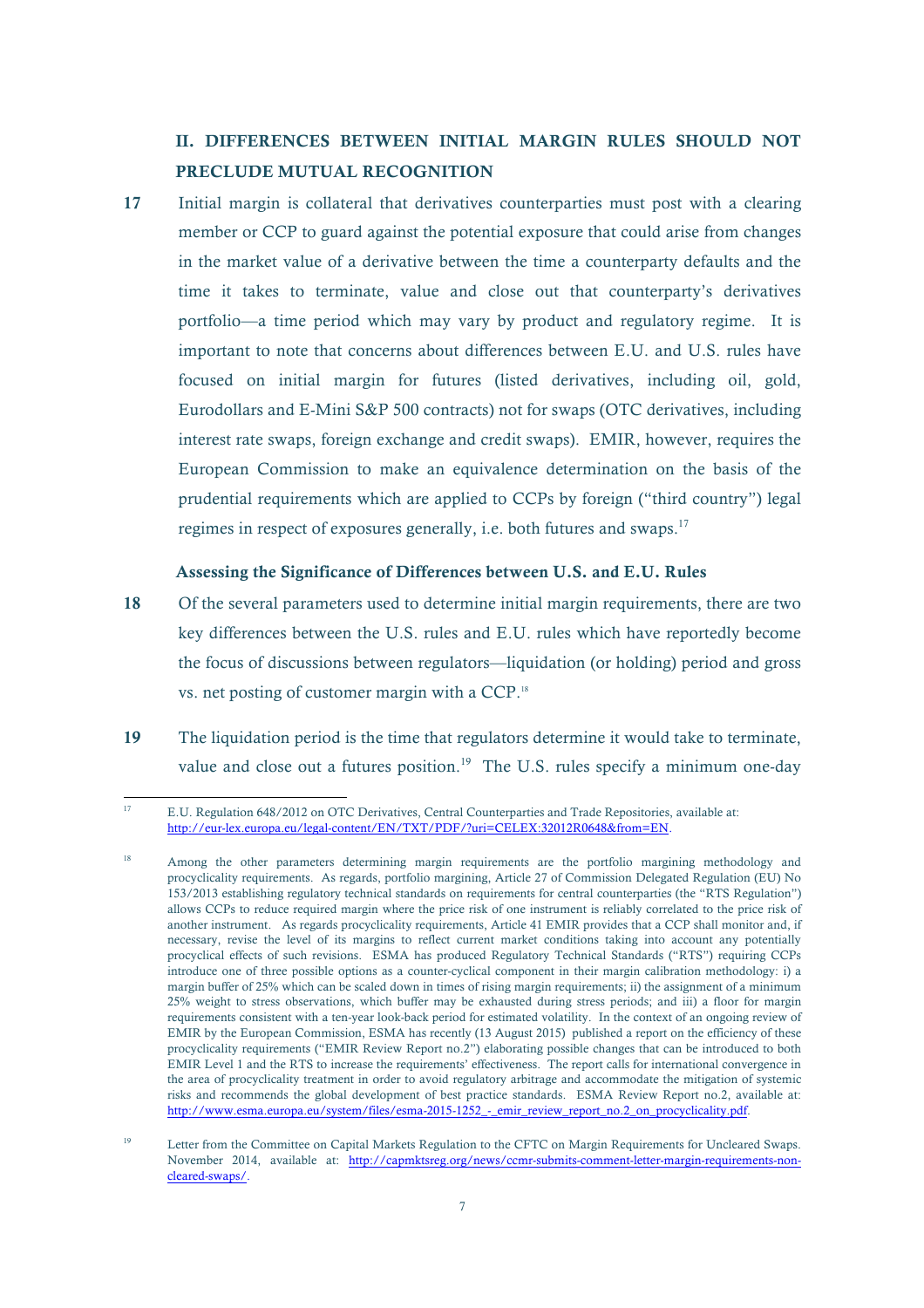time horizon while E.U. rules apply a minimum two-day time horizon for the liquidation period. 20 Holding all other parameters constant, a longer liquidation time will result in higher margin requirements. Specifically, initial margin increases as the square root of the liquidation time. Thus, a two-day liquidation period will result in a margin requirement that is 1.4 times larger than a one-day liquidation period. The E.U. rules are *prima facie* more stringent than the U.S. rules insofar as they require the futures customers to post more initial margin with clearing members than the U.S. rules require.

20 The U.S. rules, however, require clearing members to post the "gross" amount of customer margin with a CCP, while the E.U. rules permit clearing members to post the "net" amount of customer margin with a CCP in respect of "omnibus" segregated client accounts ("OSAs"). 21 Gross posting of customer margin means that a clearing member must post with the CCP the full amount of margin posted by all customers. This is the approach taken to all customer accounts maintained by a registered Futures Commission Merchant ("FCM") in the U.S. but in the E.U. it is only applied in respect of individually segregated client accounts ("ISAs"). Net posting of customer margin allows a clearing member to reduce the amount of customer margin that it posts with a CCP by netting one customer's exposures against another customer's offsetting exposures. For example, suppose one customer is long S&P500 futures and another customer is short S&P500 futures. The E.U. rules for OSAs would allow the clearing member to net customers, thereby reducing the amount of initial margin that the clearing member posts with the CCP. The U.S. rules are *prima* 

 $\overline{20}$ <sup>20</sup> In Article 26 of the RTS Regulation, *supra* n.18.

<sup>&</sup>lt;sup>21</sup> Article 39 of EMIR sets out a minimum of three account types that CCPs and clearing members should cater for: house accounts, individually segregated client accounts and omnibus segregated client accounts. In the context of an ongoing review of EMIR by the European Commission, a recent report by ESMA (13 August 2015) on segregation and portability requirements under EMIR ("EMIR Review Report no.3") has recorded that the split between house and client positions and within client positions implies some "denetting" effect with the result that the scheme gives rise to an increase in margins called by CCPs from clearing members and by clearing members from their clients, with resulting cost implications (at paragraph 46). In the report, ESMA suggests that some consideration should be given to introducing Level 2 measures providing for OSAs which attract margin on a gross basis, in keeping with the U.S. model. The report then goes on to say that different liquidation periods might be considered for accounts margined on a gross basis (at paragraph 59), again in keeping with the U.S. model of shorter liquidation periods. The report cautions, however, that no quantitative data have been analysed on the effects of reducing the liquidation period on the one hand and the transition from a net to a gross account structure on the other hand. EMIR Review Report no.3, available at: http://www.esma.europa.eu/system/files/esma-2015-1253\_- \_emir\_review\_report\_no.3\_on\_segregation\_and\_portability.pdf.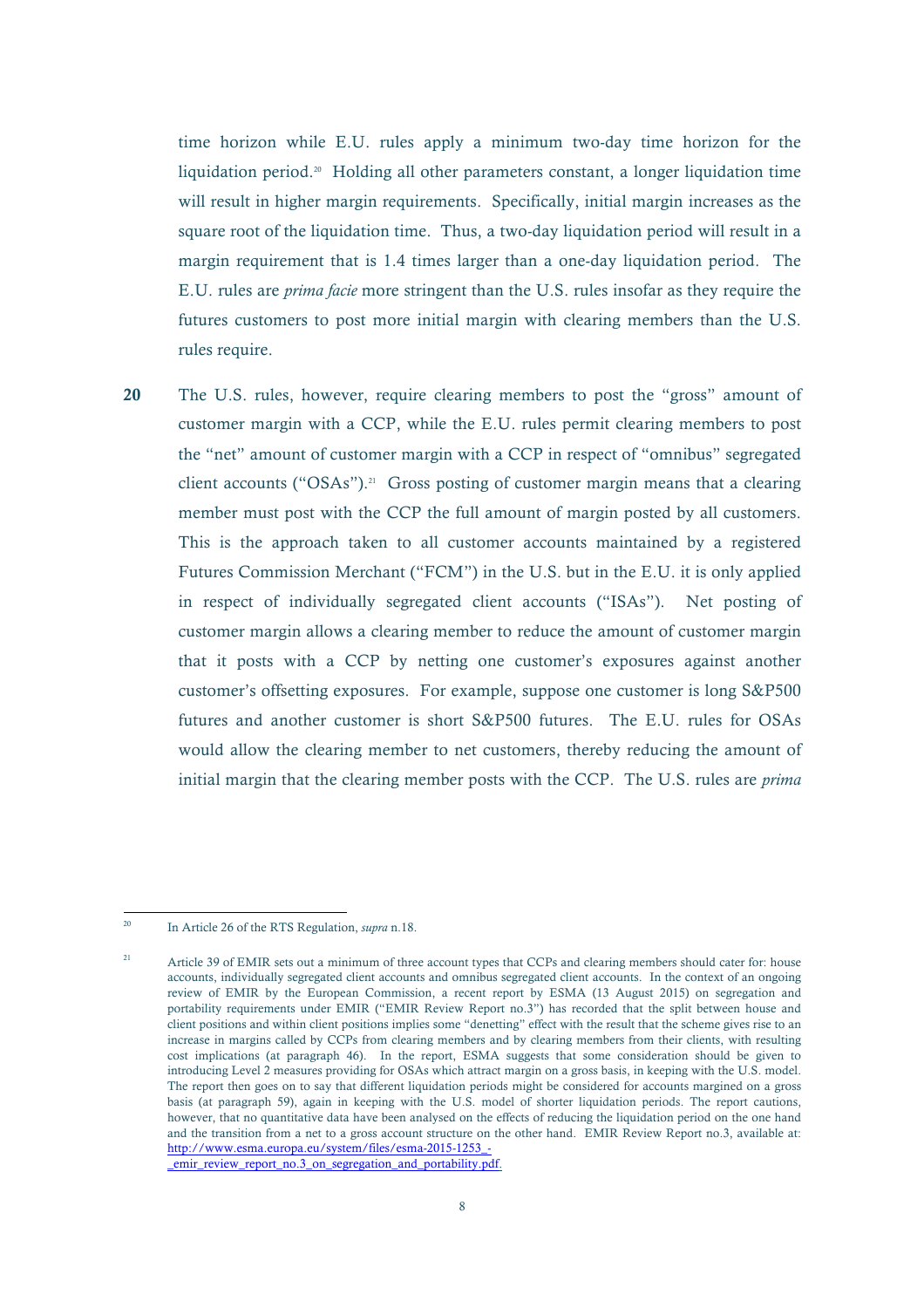*facie* more stringent than the E.U. rules insofar as they consistently require U.S. clearing members to post initial margin with CCPs on a "gross" basis.<sup>22</sup>

- 21 It is important to note that the total amount of initial margin posted with a CCP includes two components—"customer" margin and "house" margin. Customer margin is collateral received by clearing members for client transactions and then posted by clearing members with the CCP. House margin is collateral posted by a clearing member to secure its own positions in the futures market.
- 22 The effects of the E.U. and U.S. rules are different with respect to house margin and customer margin. This is because the E.U. rules that allow netting across customers, clearly do not apply to house margin, as these trades are on the clearing member's own behalf. Given the longer E.U. liquidation period and holding other parameters constant, the E.U. rules require at least 1.4 times more "house" margin than the U.S. rules. Other differences between U.S. and E.U. rules may, however, offset this effect. In particular, E.U. rules allow affiliates of a clearing member to post as customers, so margin posted by affiliates of clearing members can be netted against the positions of other customers. Since house margin makes up a relatively small portion of the total margin posted with a CCP,<sup>23</sup> differences in methodology would not appear to be particularly significant overall.
- 23 Although a recent CFTC analysis argues strongly that the U.S. rules result in more initial margin collateral being posted with a CCP than the E.U. rules, $^{24}$  the E.U. rules described in this comment paper would result in the collection of at least 1.4 times more customer collateral by E.U. clearing members than the U.S. rules require.<sup>25</sup> The

 $22$ <sup>22</sup> ESMA is currently considering, in respect of OSAs which attract margin on a gross basis, whether CCPs should be allowed to apply a one-day liquidation period for financial instruments in the case of futures. See ESMA, *Review of Article 26 of RTS No 153/2013 with respect to client accounts*, 26 August 2015 ("Review of Article 26"), available at: http://www.esma.europa.eu/system/files/2015-1295\_dp\_on\_review\_of\_article\_26\_of\_rts\_153-2013.pdf. See also *supra* n. 21.

<sup>&</sup>lt;sup>23</sup> Approximately 14% of margin posted with U.S. CCPs is house margin, by CFTC estimates. (See Chairman Massad, "Remarks before the E.U. Parliament", May 6, 2015, available at: http://www.cftc.gov/ucm/groups/public/@newsroom/documents/speechandtestimony/opamassad-20.pdf).ESMA has said recently, in EMIR Review Report no.3, *supra* n.21, that no clear view as to the take-up of the different types of account—house vs. client—has yet emerged in the E.U. (at paragraph 45).

<sup>24</sup> See Chairman Massad, "Remarks before the E.U. Parliament", *ibid*. ESMA has also referred to a calculation which seems to conclude that margin requirements calculated on one-day gross OSAs typically result in higher levels of margin held at the CCP than those calculated on two-day net OSAs. See Review of Article 26 *supra* n.22.

<sup>&</sup>lt;sup>25</sup> The figure may be higher according to factors not considered here. Some reports indicate that the E.U. rules may result in the collection of several times more margin by clearing members than the U.S. rules. This paper is principally concerned with margin held and collected by a CCP.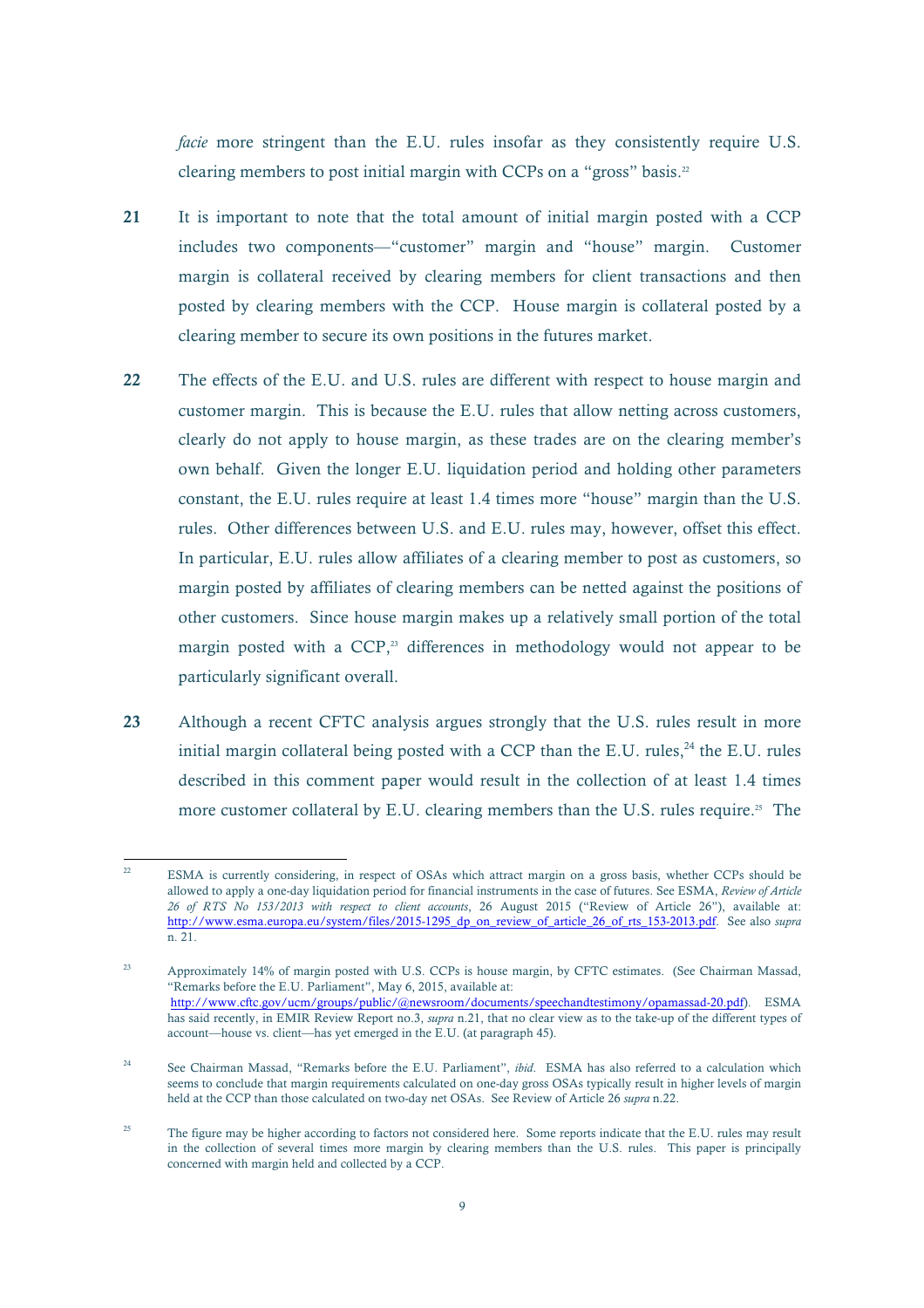initial margin posted with an E.U. clearing member must be segregated, with the object that E.U. customers are not exposed to the risk of shortfall on a clearing member's insolvency. Therefore, regardless of whether initial margin is held at a clearing member or at the CCP itself, the initial margin is still designed to provide protection to futures counterparties from market risk.

- 24 While there are differences between the U.S. and E.U. initial margin requirements, the analysis above has demonstrated that, in the case of key differences on liquidation periods and gross/net margining, the differences offset one another to a significant degree. 26
- 25 Neither the U.S. nor the E.U. regulators have demonstrated that either regime would fail to accomplish its goal of addressing the risk posed by the default of futures counterparties.
- 26 Both Committees therefore strongly recommend mutual recognition on a broad equivalence basis as a means of reducing regulatory conflict.

# III. A FRAMEWORK FOR EQUIVALENCE DETERMINATIONS SHOULD ACCOMMODATE REGULATORY DIFFERENCES WHERE POSSIBLE

- 27 The Committees believe that legal and regulatory certainty can be improved in a cross-border context—and potential regulatory conflict avoided—by acts of mutual recognition. Accordingly, the Committees urge national and regional authorities to establish a clear legal framework for equivalence determinations coupled with an approach which accommodates regulatory differences where possible by tailoring conditions or exceptions to address specific issues. In the context of cross-border derivatives clearing, this process would facilitate the mutual recognition of U.S. and E.U. CCPs and reduce the current uncertainty.
- 28 EMIR establishes legal rules for the taking of equivalence decisions by the European Commission on a jurisdiction-by-jurisdiction basis (Article 25(6)). By reason of a positive equivalence determination in favour of a third country, ESMA may recognise a CCP established in that country (Article 25(2)), provided it is authorised and

<sup>26</sup> ESMA has impliedly noted this offsetting effect in EMIR Review Report no.3, *supra* n.21, where it recommends that consideration be given to reducing the liquidation period on the one hand and moving from a net to a gross account structure on the other hand. This, says the report, would incentivise the take up of more secured account structures (at paragraph 59). See also *supra n.* 22.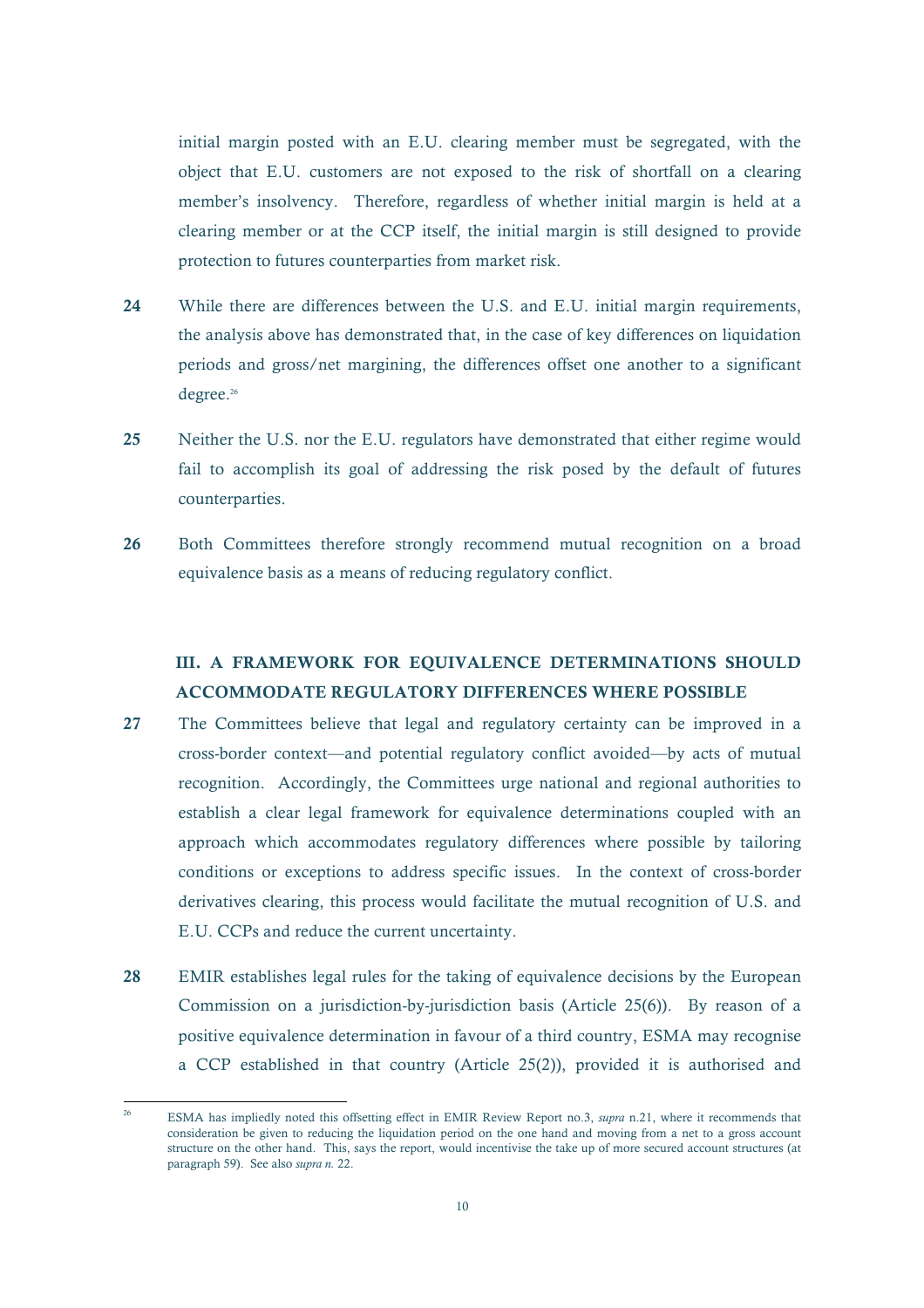supervised effectively in its home jurisdiction. Once a CCP is recognised by ESMA it may provide clearing services in the E.U. without further need for registration or authorisation.

- 29 In contrast, in remarks made in June of this year, Chairman Massad indicated that the CFTC would continue to require CCPs to register before providing clearing services in the U.S. in respect of futures listed in the U.S. and swaps cleared for U.S. clients.<sup>27</sup>
- 30 The Committees believe the CFTC should outline a clear pathway to substituted compliance for E.U. CCPs—one anchored in a rule or rules which permit equivalence determinations to be made, in the first instance, on a jurisdiction-by-jurisdiction basis and which permit individual CCPs to be recognised (without the need for further registration) on the basis of effective supervision and control in an equivalent jurisdiction. Within that general framework, the CFTC can, where necessary, tailor conditions or exceptions to address specific issues. This would allow U.S. dealers and U.S. clients to use foreign CCPs that are subject to rules that the CFTC deems equivalent to the U.S. rules and *vice versa*. 28
- 31 In 2013, ESMA released a report adopting this approach to the U.S. regime.<sup>29</sup> In that report, ESMA recommended a positive equivalence determination notwithstanding certain regulatory differences in clearing obligations, rules on timely confirmation of trades and portfolio reconciliation.<sup>30</sup> In June 2014, however, the European Commission stated that it would only be able to recognise the U.S. CCP regime if the CFTC were to approve substituted compliance for E.U. CCPs.
- 32 Two potential examples illustrate how conditions or exceptions can address specific issues within the general recognition framework. Both examples relate to concerns which the CFTC reportedly has with E.U. rules for CCPs.

 $\overline{27}$ <sup>27</sup> Chairman Massad, "Remarks before the FIA International Derivatives Conference", 9 June 2015, available at: http://www.cftc.gov/PressRoom/SpeechesTestimony/opamassad-25.

<sup>28</sup> In this regard, the CCMR previously recommended in 2013 and 2014 that the CFTC should establish a general substituted compliance process for foreign CCPs including E.U. CCPs. See: http://capmktsreg.org/app/uploads/2014/09/CCMR\_CCP\_recognition\_letter\_08\_21\_2014.pdf; and http://capmktsreg.org/news/ccmr-releases-letter-on-resolution-of-differences-between-e-u-and-u-s-clearinghouserequirements/.

<sup>&</sup>lt;sup>29</sup> European Securities and Markets Authority "Technical advice on third country regulatory equivalence under EMIR-US" Final Report, September 1, 2013, available at: http://www.esma.europa.eu/system/files/2013- 1157 technical advice on third country regulatory equivalence under emir us.pdf.

<sup>&</sup>lt;sup>30</sup> *Inter alia*, differences identified by ESMA relate to the scope of products subject to the clearing obligations and the scope of entities subject to timely confirmation rules in the E.U. and the U.S. In the case of clearing obligations, ESMA said that its recommendation was based on a "common understanding that the strictest rule would apply in such case."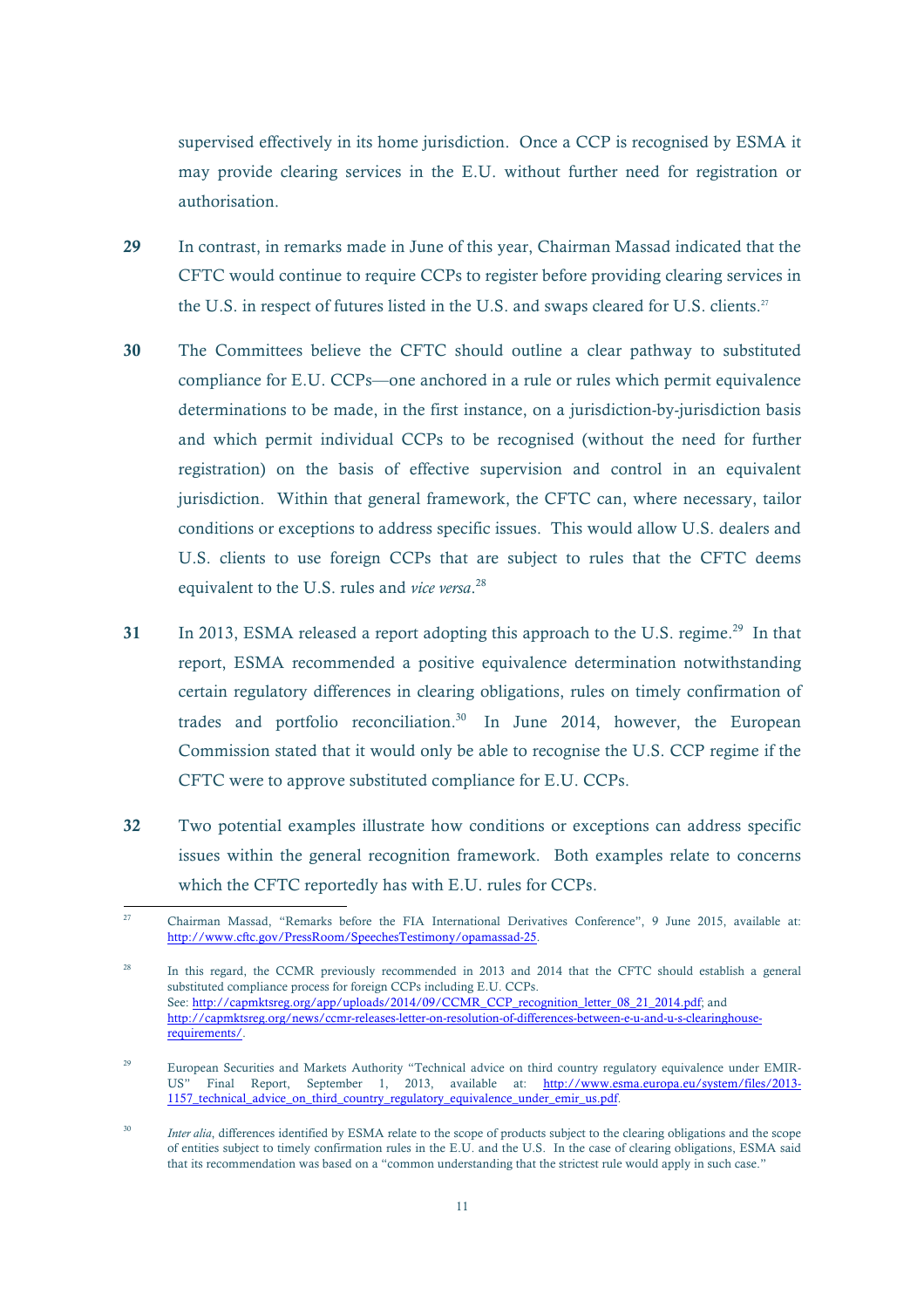- 33 First, the CFTC is reportedly concerned that the E.U. rules for collateral protection and segregation for futures and swaps are not equivalent to the U.S. rules. For example, the E.U. rules permit E.U. CCPs to offer two forms of collateral protection: one of which—applying to ISAs—is stricter than the U.S. rules and the second of which—applying to OSAs—is less protective than the U.S. rules.<sup>31</sup> In this instance, the CFTC can remedy any perceived deficiencies in the E.U. segregation and collateral protection rules by requiring E.U. CCPs who apply for recognition to provide U.S. clients with the stricter form of EMIR-compliant customer protection, consistent with the customer protection rules required by the Dodd-Frank Act. 32 In this regard, it is worthy of note that ESMA has recently recommended making the use of ISAs—and thus the stricter form of collateral protection—compulsory in certain cases in the E.U. 33
- 34 The CFTC is also reportedly concerned that if U.S. clients clear swaps with a foreign CCP then foreign bankruptcy laws, which do not provide recovery and protections consistent with U.S. bankruptcy laws, would be applied to these U.S. clients. One way in which the CFTC could address this matter for swaps is in the same way it did for U.S. clients clearing futures with a foreign CCP. To the extent that U.S. clients clear futures with a foreign CCP through an FCM, those U.S. clients qualify for the application of U.S. bankruptcy laws in the case of their FCM's insolvency.<sup>34</sup> The CFTC could exercise its rulemaking authority under Section 20 of the Commodity Exchange Act ("CEA") to clarify that U.S. bankruptcy laws will apply in a similar manner to U.S. clients clearing swaps with a foreign CCP through a registered U.S. FCM.<sup>35</sup> The FMLC would note as a general principle, however, that differences in

 $\overline{31}$ <sup>31</sup> EMIR requires that CCPs offer clients the choice between omnibus and individual segregation of positions and collateral (Article 39(2), (3) and (5) of EMIR), *supra* n.21. Omnibus accounts typically involve cross-netting and other mutualisation risks between clients and so provide for less strict protection than individually segregated client accounts. Both accounts ring-fence the house funds and the client funds separately but the individual client funds are also safe from the risk associated with cross-mutualisation in omnibus accounts.

<sup>&</sup>lt;sup>32</sup> Given the regulatory scope of the EMIR conduct of business rules, it is at least arguable that the requirement for mandatory client choice in Article 39(5) is intended to apply to the provision of by CCPs of clearing services within the E.U. and not to the provision by E.U. CCPs of clearing services in third countries. If this is correct, E.U. CCPs should not be required to offer client choice in the U.S. where the CFTC's conduct of business rules apply.

<sup>&</sup>lt;sup>33</sup> "[F]or example when a client's cleared position at a given CCP exceeds a pre-determined size or for entities of the same group as the clearing member". See EMIR Review Report no.3, *supra* n.21 (paragraph 55). It is unclear whether ESMA takes the view that legislative changes are needed to achieve this result.

<sup>34</sup> Commodity Broker Liquidation, 11 U.S. Code Chapter 7, Subchapter IV.

<sup>&</sup>lt;sup>35</sup> This clarification would be consistent with Sections  $4d(f)(5)$  and  $5b(h)$  of the CEA, which appear to contemplate this result.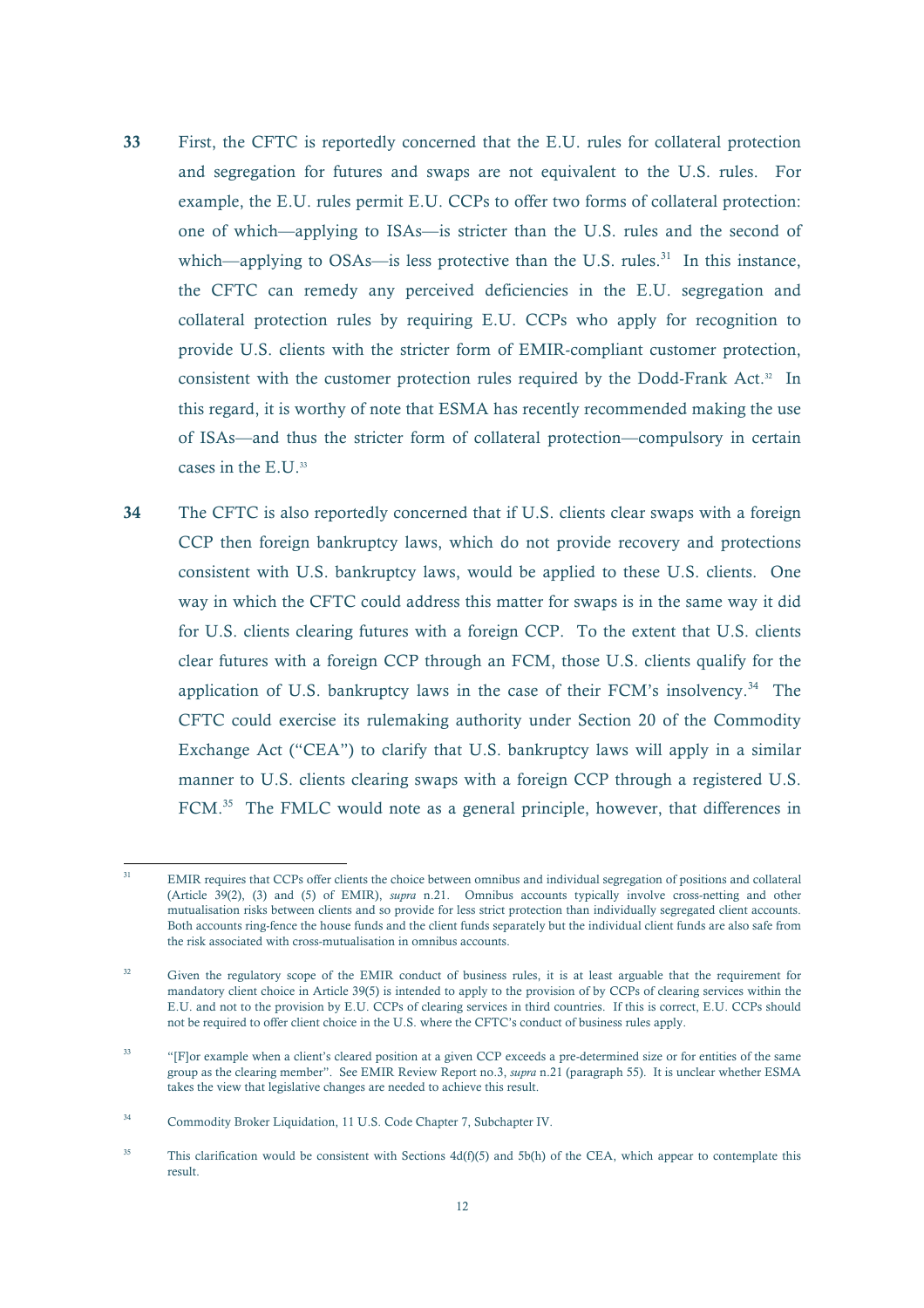creditor treatment between jurisdictions can represent an obstacle to the efficient cross-border resolution of a global financial institution.

35 Accommodations of this kind can facilitate mutual recognition in the form of approvals for substituted compliance or equivalence determinations by providing comfort to national regulators that the strictest rule will apply in each case.

# IV. A NEW MODEL FOR GLOBAL COLLEGES OF CCP SUPERVISORS IS REQUIRED

- 36 At present and absent mutual recognition by the U.S. and E.U., financial markets participants are subject to a system of dual authorisation/registration and parallel supervision by national authorities in both regions. This is a situation which gives rise to the risk of conflicting supervisory decisions or directions and potentially creates significant regulatory uncertainty. It also results in unnecessary and overlapping supervisory efforts which are burdensome for both regulatory authorities and participants alike. The present situation is the one which legislative provision for mutual recognition was designed to avoid.
- 37 One method of supervisory cooperation which has been successfully adopted in the sovereign context is peer review. Here, the "home" jurisdiction is assessed for its legal and regulatory efficacy by an organisation representing other affected jurisdictions in a process which bears some resemblance to a kind of "audit" of the regime in question. Peer review, however, where it has been implemented among regulatory authorities outside the sovereign context, has proved troublesome to apply to international supervisory outcomes.<sup>36</sup>

And also:

 $36$ 

<sup>36</sup> In an essay in Wymeersch, Hopt, and Ferrarini (eds.), *Financial Regulation and Supervision: A post-crisis and analysis* (Oxford, 2012), Niamh Moloney writes that

Peer review mechanisms have proved troublesome, partly given concerns among IOSCO members as to potential damage to bilateral relationships.

Early experience with IOSCO, however, underlines the difficulties with peer review… the CESR experience, as revealed by its public documents at least, has been mixed. The FATF's Mutual Evaluation Process is regarded as successful. But… even here, the review process has been described as "resource intensive and sometimes painful".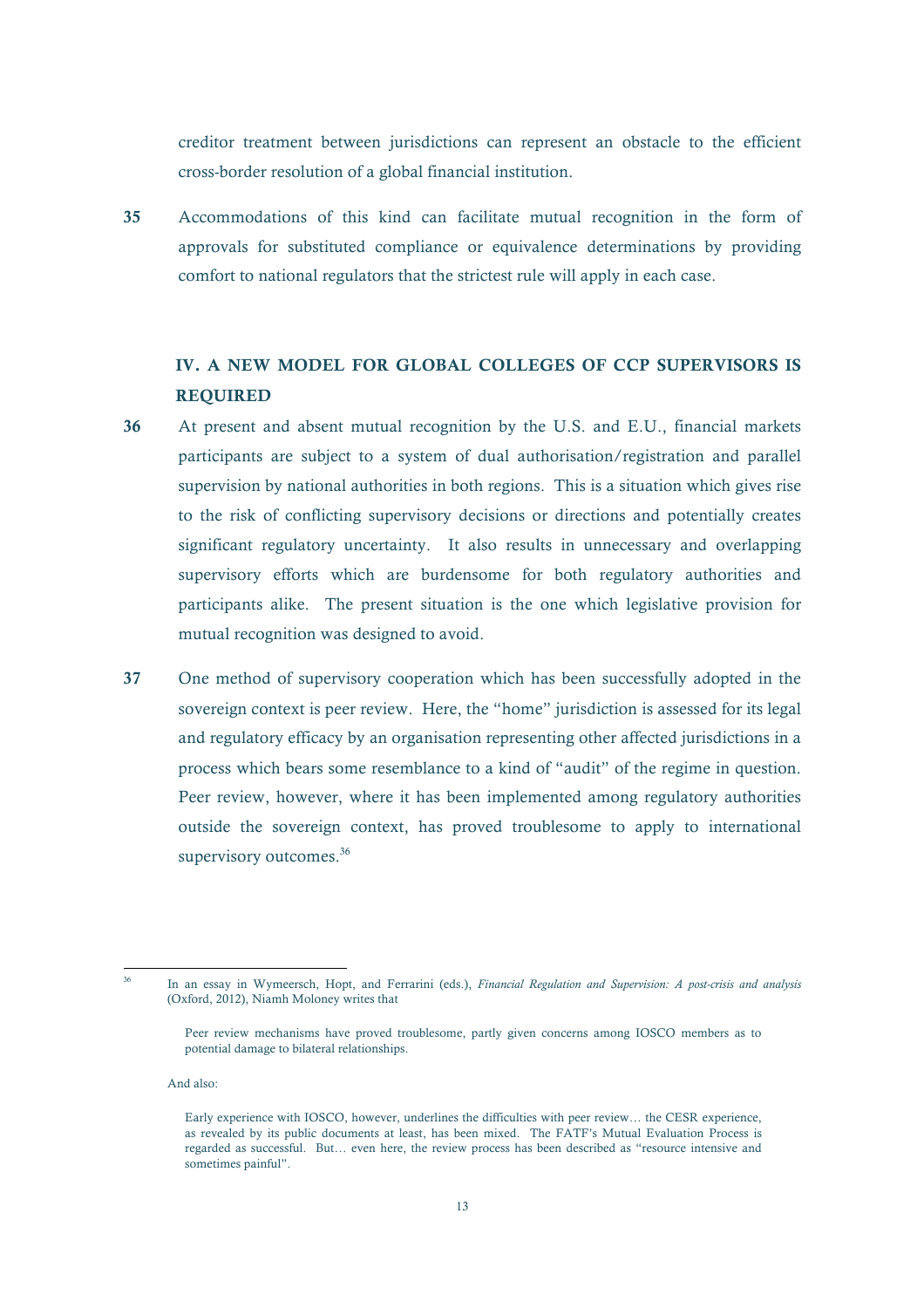- 38 In light of the shortcomings of the supervisory approaches just mentioned, international regulators have advocated the establishment of colleges of supervisors. $37$ EMIR adopts this approach to supervisory cooperation between Member States but makes no provision for participation by non-E.U. supervisors.<sup>38</sup> The key objectives to be pursued by the college under EMIR are exclusively European: i.e. the preservation of the functioning of the internal market and the avoidance of discrimination against Member States.<sup>39</sup> Participating regulatory authorities are to be guided in their mutual cooperation, by a concern for "the potential impact of their decisions on the stability of the financial system in all other Member States".40 The model of supervisory cooperation set out in EMIR is therefore ill-adapted to participation by authorities in third countries.
- 39 CCPs represent a large concentration of risk. Given this, a host regulator will reasonably expect to have a significant degree of influence in a college established by the CCP's home regulator before it will feel comfortable abandoning its own registration or authorisation requirement. This reality should be acknowledged in the transatlantic context and a template for appropriate levels of host participation in supervisory colleges should be set out as soon as possible. The Committees recommend that the lead supervisor for CCPs operating in multiple jurisdictions should be determined by the domicile or main establishment of the CCP and also that host supervisors should be accorded a significant role, commensurate with the risk to their domestic markets, which is clearly demarcated. The Committees would be willing to contribute to the process of settling a robust template or memorandum of understanding for participation by host regulators in supervisory colleges in any way which might assist in resolving the current impasse and the legal and regulatory uncertainty which it entails.

<sup>37</sup> In June 2014 the Bank for International Settlements published *Principles for Effective Supervisory Colleges*.

<sup>&</sup>lt;sup>38</sup> The parameters for the authorisation and supervision of CCPs are set out in Articles 18 to 24.

<sup>39</sup> See Recital 52 of EMIR.

<sup>40</sup> Under Articles 23 and 24 of EMIR.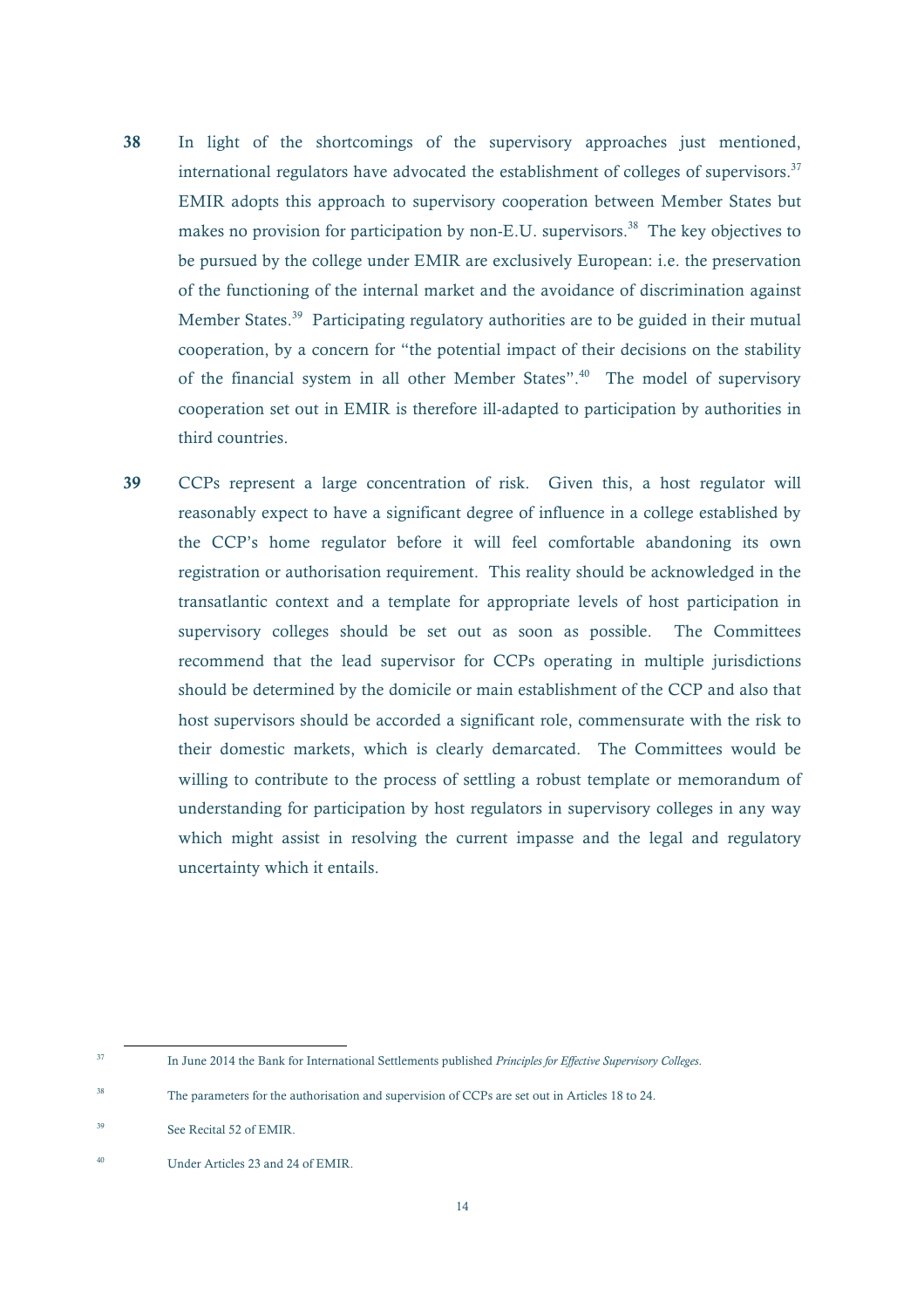### V. CONCLUSION

40 In conclusion, the Committees believe that if the European Commission and the CFTC follow the approach described above then the issue of mutual CCP recognition can finally be resolved and the legal and regulatory framework for CCPs can be made as robust as possible. This in turn will help address legal and regulatory uncertainty and work to preserve liquidity in derivatives markets and prevent market fragmentation.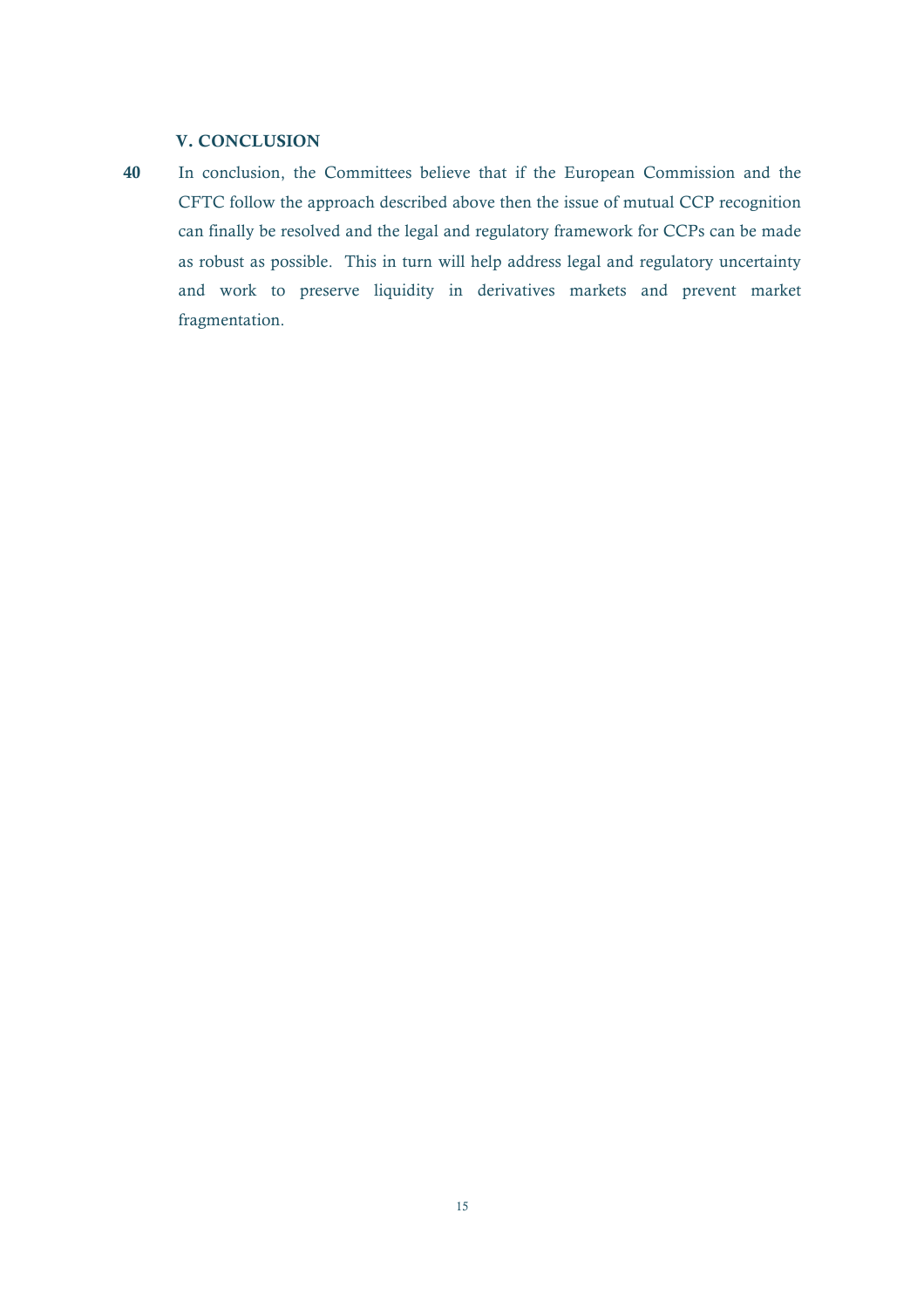#### COMMITTEE ON CAPITAL MARKETS REGULATION MEMBERS41

R. Glenn Hubbard, Columbia Business School (Co-Chair) John L. Thornton, The Brookings Institution (Co-Chair)

\_\_\_\_\_\_\_\_\_\_\_\_\_\_\_\_\_\_

Gregory Baer, JPMorgan Chase Kenneth Bentsen, Jr., Securities Industry and Financial Markets Association Jeffrey Brown, Charles Schwab Roel C. Campos, Locke Lord Bissell & Liddell LLP Markus Diethelm, UBS William C. Freda, Deloitte Benjamin M. Friedman, Harvard University Travers Garvin, Kohlberg Kravis Roberts & Company Thomas P. Gibbons, BNY Mellon Corporation Robert R. Glauber, Harvard Kennedy School of Government and Harvard Law School Kenneth C. Griffin, Citadel LLC Abigail P. Johnson, Fidelity Management & Research Company Steven A. Kandarian, MetLife, Inc. Andrew Kuritzkes, State Street Corporation Theo Lubke, Goldman Sachs Barbara G. Novick, BlackRock William G. Parrett Robert C. Pozen, MIT Sloan School of Management The late James F. Rothenberg, Capital Group Companies, Inc. Thomas A. Russo, AIG William Schlich, Ernst & Young John Shrewsberry, Wells Fargo Nicholas Silitch, Prudential Financial Leslie N. Silverman, Cleary Gottlieb Steen & Hamilton LLP Paul E. Singer, Elliott Management Corporation Jeffrey M. Solomon, Cowen and Company Joseph Ucuzoglu, Deloitte Bill Woodley, Deutsche Bank Luigi G. Zingales, The University of Chicago Booth School of Business

> $\overline{\phantom{a}}$  , where  $\overline{\phantom{a}}$ Director: Hal S. Scott, Harvard Law School

 $\overline{a}$ 

Note that the names of members of the Committee on Capital Markets Regulation are given for information purposes only. A list of current members is available on the CCMR's website: http://capmktsreg.org/.